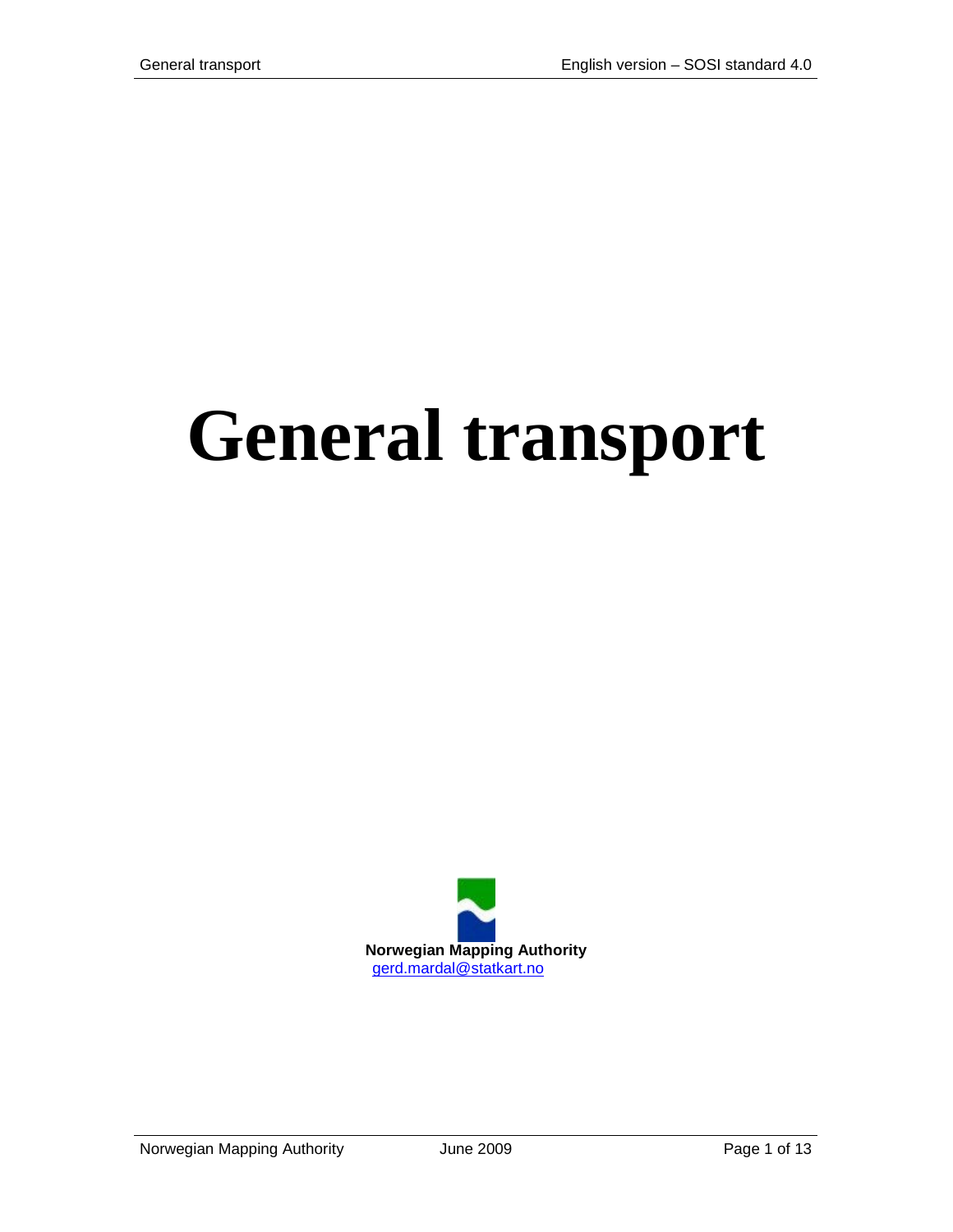# **Table of contents**

| 1.1      |  |
|----------|--|
| 1.2      |  |
| 1.1.1    |  |
| 1.1.2    |  |
| 1.1.3    |  |
| 1.1.4    |  |
| 1.1.5    |  |
| 1.1.6    |  |
| 117      |  |
| 1.1.8    |  |
| 1.1.9    |  |
| 1.1.10   |  |
| 1 1 1 1  |  |
| 1.1.12   |  |
| 1.1.13   |  |
| 1.1.14   |  |
| 1.1.15   |  |
| 1.1.16   |  |
| 1.1.17   |  |
| 1.1.18   |  |
| 1.1.18.1 |  |
| 1.1.18.2 |  |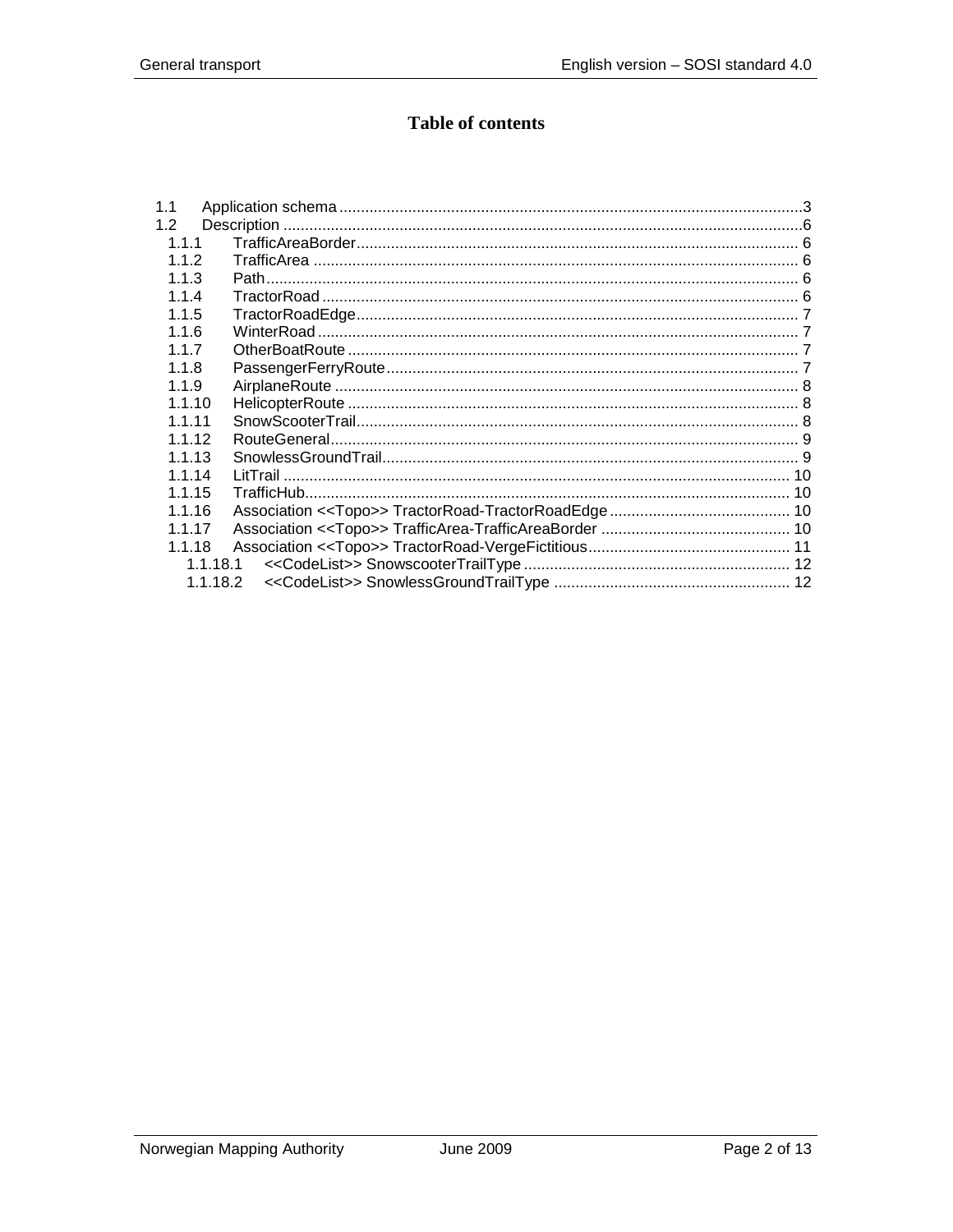# <span id="page-2-0"></span>**1.1 Application schema**



## **General traffic featuretypes**



| TrafficHub                    |  |
|-------------------------------|--|
| + position : PointWithQuality |  |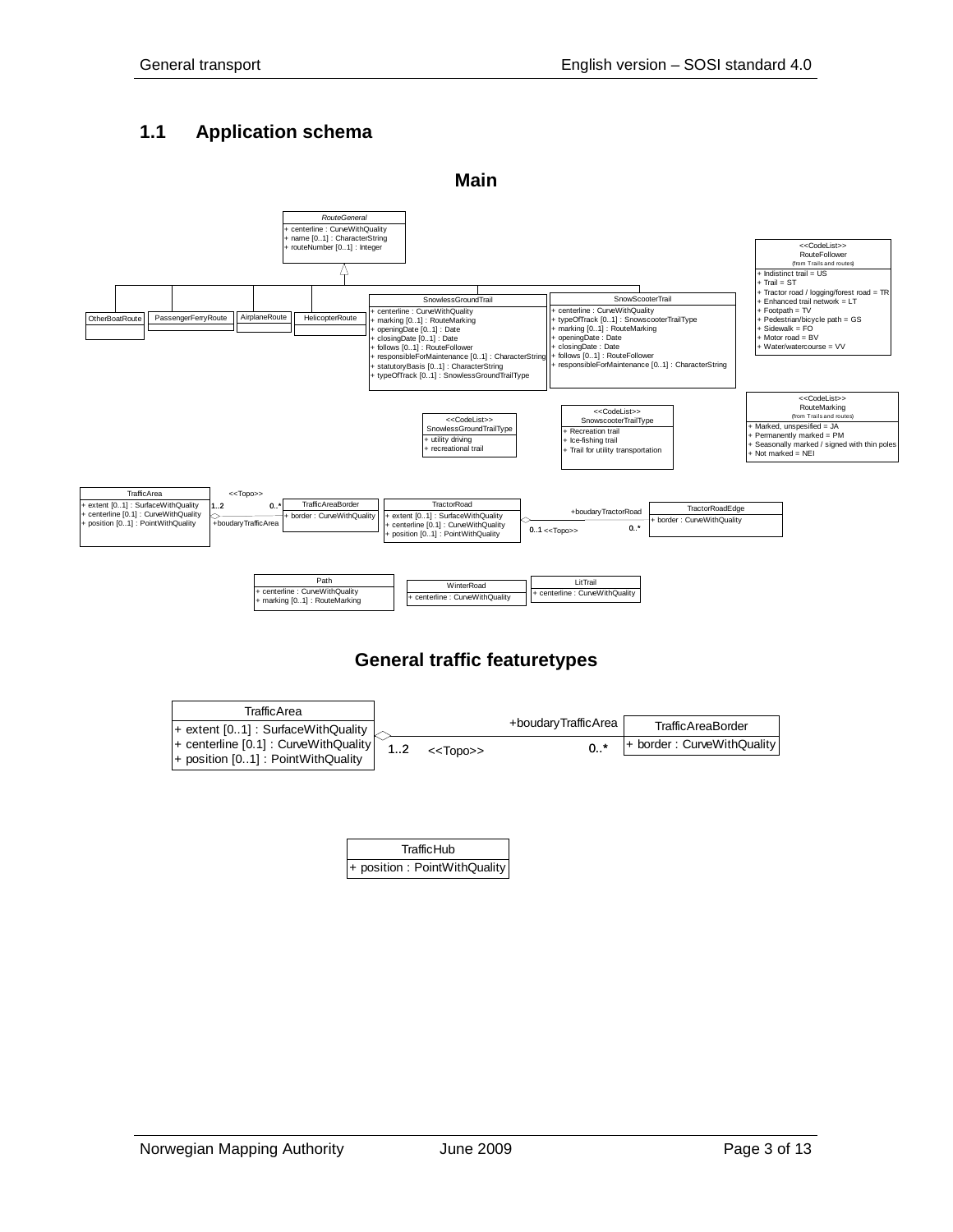#### **Other traffic**

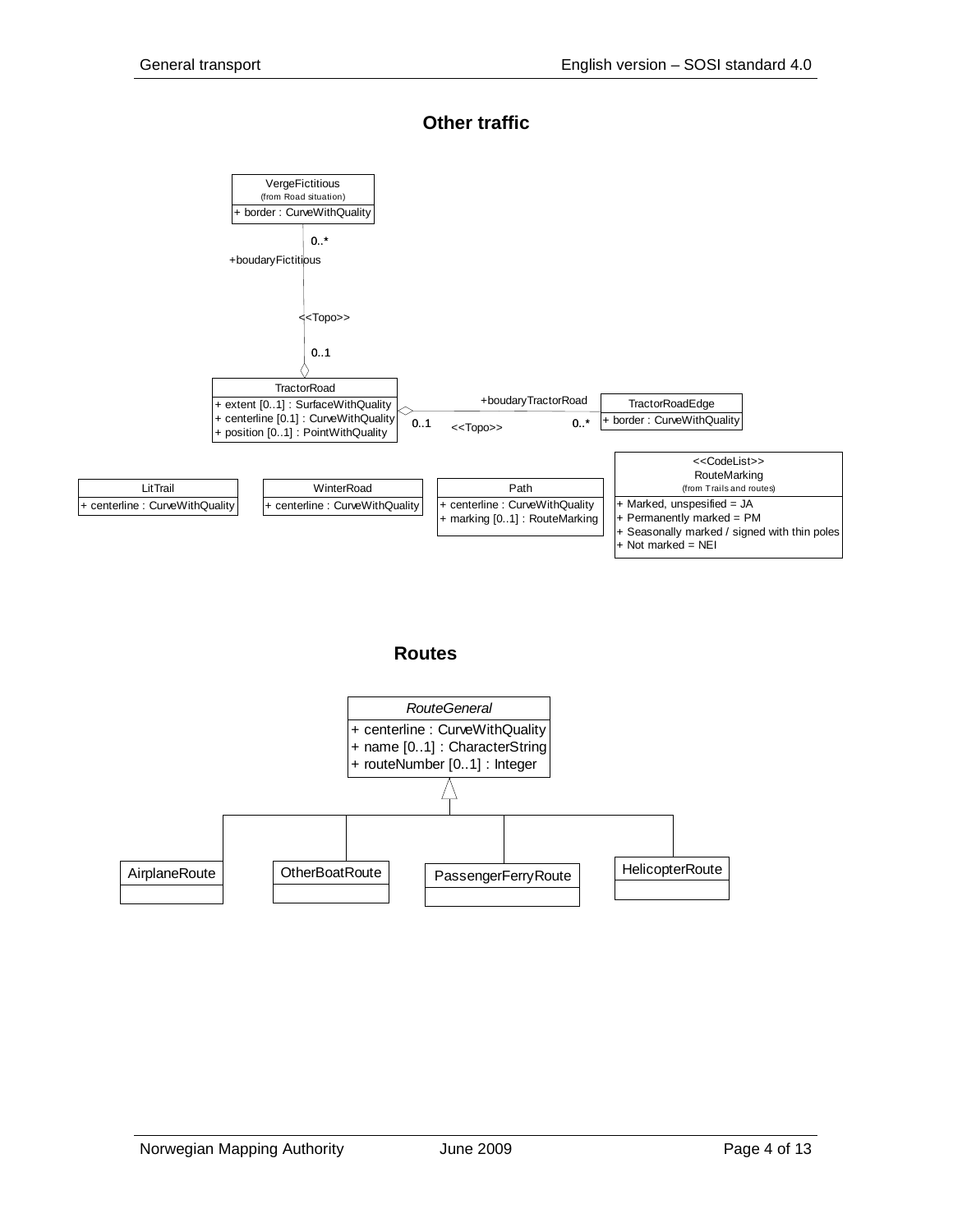#### **Snowscooter- and snowllessgroundtrails**

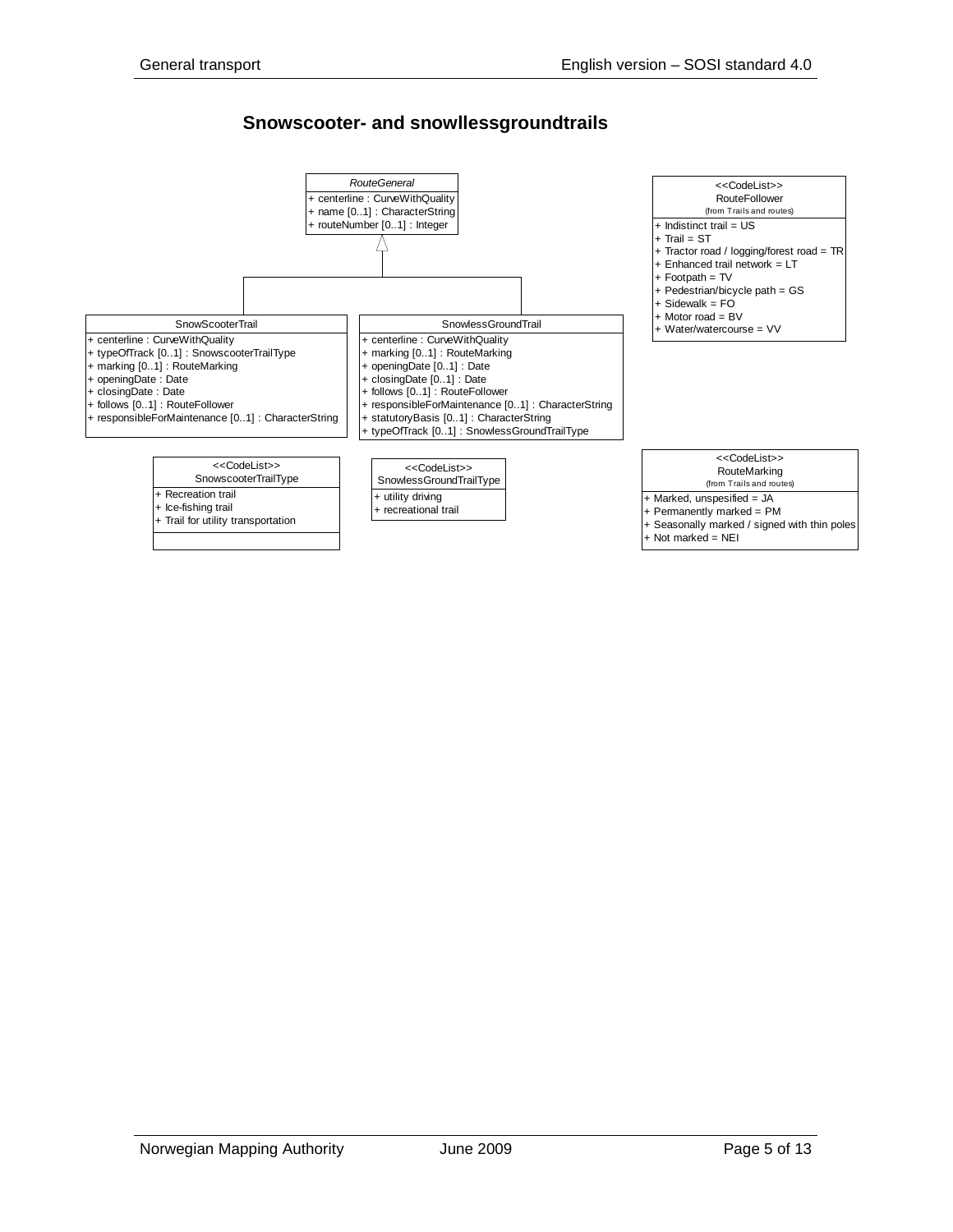# <span id="page-5-0"></span>**1.2 Description**

# <span id="page-5-1"></span>**1.1.1 TrafficAreaBorder**

| No. | Name/                            | Description                                                                     | Obligation/ | Maximum        | Type                        | Constraint |
|-----|----------------------------------|---------------------------------------------------------------------------------|-------------|----------------|-----------------------------|------------|
|     | Role name                        |                                                                                 | Condition   | Occurrenc      |                             |            |
|     |                                  |                                                                                 |             | е              |                             |            |
|     | <b>Class</b>                     | delimitation of traffic area                                                    |             |                |                             |            |
|     | TrafficAreaBorde                 |                                                                                 |             |                |                             |            |
|     |                                  |                                                                                 |             |                |                             |            |
| 1.1 | border                           | course following the<br>transition between<br>different real world<br>phenomena | 1           |                | <b>CurveWithQual</b><br>ity |            |
| 1.2 | Role<br>(unnamed)<br>TrafficArea |                                                                                 |             | $\overline{2}$ | <b>TrafficArea</b>          |            |

## <span id="page-5-2"></span>**1.1.2 TrafficArea**

| <b>No</b> | Name/<br>Role name | Description                   | Obligation/<br>Condition | Maximum<br>Occurrenc | <b>Type</b>          | Constraint |
|-----------|--------------------|-------------------------------|--------------------------|----------------------|----------------------|------------|
|           |                    |                               |                          | е                    |                      |            |
| 2         | <b>Class</b>       | area for all traffic, without |                          |                      |                      |            |
|           | TrafficArea        | further specification of      |                          |                      |                      |            |
|           |                    | what type of transport the    |                          |                      |                      |            |
|           |                    | area is used for              |                          |                      |                      |            |
| 2.1       | extent             | area over which an object     | $\Omega$                 |                      | <b>SurfaceWithQu</b> |            |
|           |                    | extends                       |                          |                      | ality                |            |
| 2.2       | centerline         | course followed by the        | $\Omega$                 |                      | <b>CurveWithQual</b> |            |
|           |                    | central part of the Object    |                          |                      | ity                  |            |
| 2.3       | position           | location where the object     | $\Omega$                 |                      | PointWithQuali       |            |
|           |                    | exists                        |                          |                      | tv                   |            |
| 2.4       | Role               |                               | 0                        | N                    | TrafficAreaBor       | Aggregrati |
|           | boudaryTrafficAr   |                               |                          |                      | der                  | on         |
|           | ea                 |                               |                          |                      |                      |            |

## <span id="page-5-3"></span>**1.1.3 Path**

| No  | Name/<br>Role name   | Description                                                                                                                           | Obligation/<br>Condition | Maximum<br>Occurrenc<br>e | Type                        | Constraint |
|-----|----------------------|---------------------------------------------------------------------------------------------------------------------------------------|--------------------------|---------------------------|-----------------------------|------------|
| 3   | <b>Class</b><br>Path | distinct path in the terrain<br>which has become<br>pronounced through many<br>yearsXzX use or prepared<br>for general travel on foot |                          |                           |                             |            |
| 3.1 | centerline           | course followed by the<br>central part of the object                                                                                  |                          |                           | <b>CurveWithQual</b><br>ıtv |            |
| 3.2 | marking              | whether the trail is marked<br>or not                                                                                                 | $\overline{0}$           |                           | RouteMarking                |            |

# <span id="page-5-4"></span>**1.1.4 TractorRoad**

| No | Name/<br>Role name | Description | Obligation/<br>Condition | Maximum<br>Occurrenc<br>e | Type | Constraint |
|----|--------------------|-------------|--------------------------|---------------------------|------|------------|
|----|--------------------|-------------|--------------------------|---------------------------|------|------------|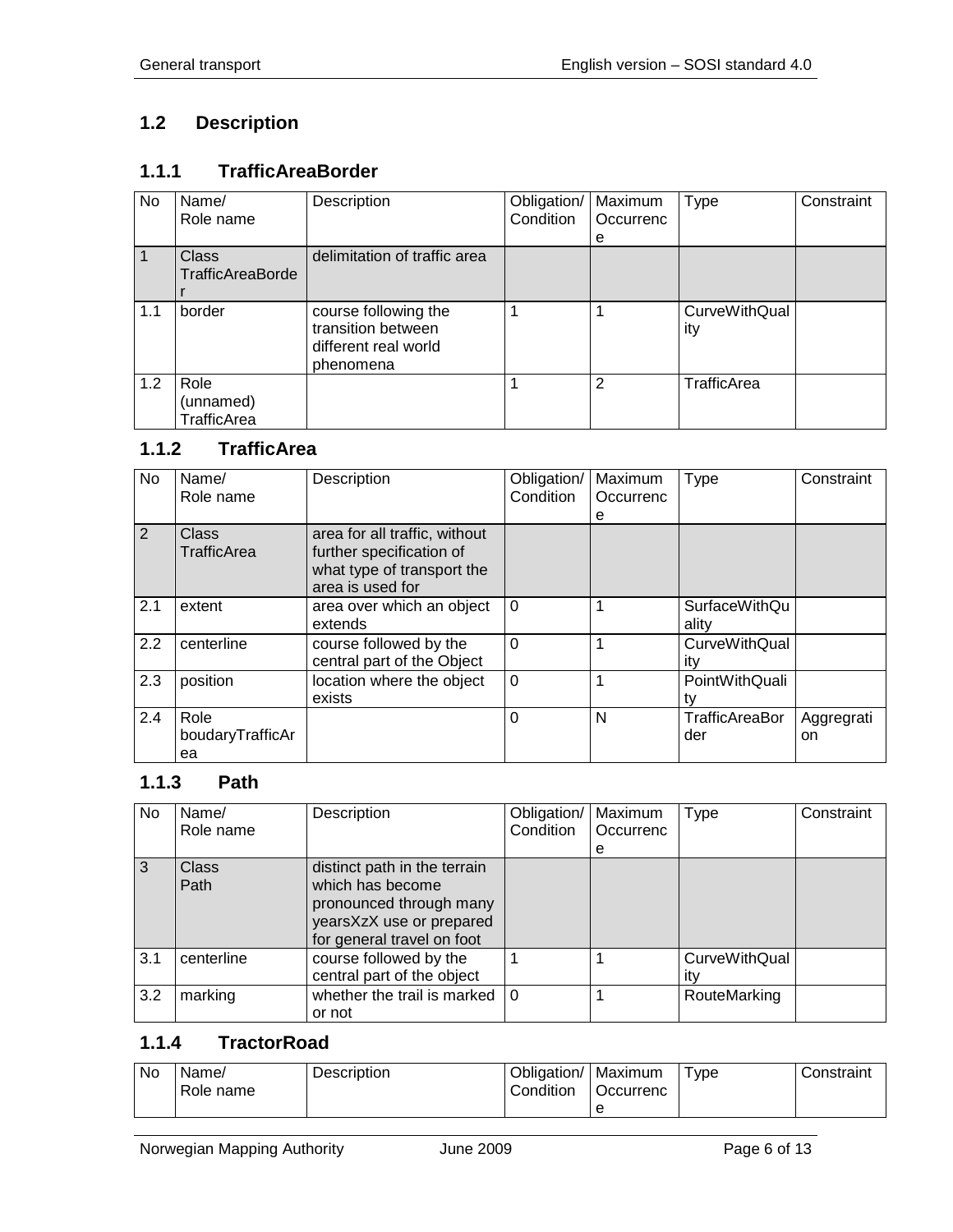| $\overline{4}$ | Class<br>TractorRoad           | road not suitable for<br>ordinary year-round (or<br>only seasonal) car traffic,<br>but which is passable by<br>tractor |          |   |                               |                   |
|----------------|--------------------------------|------------------------------------------------------------------------------------------------------------------------|----------|---|-------------------------------|-------------------|
| 4.1            | extent                         | area over which an object<br>extends                                                                                   | $\Omega$ |   | <b>SurfaceWithQu</b><br>ality |                   |
| 4.2            | centerline                     | course followed by the<br>central part of the Object                                                                   | 0        |   | <b>CurveWithQual</b><br>itv   |                   |
| 4.3            | position                       | location where the object<br>exists                                                                                    | $\Omega$ |   | PointWithQuali                |                   |
| 4.4            | Role<br>boudaryTractorR<br>oad |                                                                                                                        | 0        | N | TractorRoadEd<br>ge           | Aggregrati<br>on. |
| 4.5            | Role<br>boudaryFictitious      |                                                                                                                        | 0        | N | VergeFictitious               | Aggregrati<br>on  |

## <span id="page-6-0"></span>**1.1.5 TractorRoadEdge**

| No  | Name/                            | Description                                                                     | Obligation/ | Maximum   | Type                        | Constraint |
|-----|----------------------------------|---------------------------------------------------------------------------------|-------------|-----------|-----------------------------|------------|
|     | Role name                        |                                                                                 | Condition   | Occurrenc |                             |            |
|     |                                  |                                                                                 |             | е         |                             |            |
| 5   | <b>Class</b><br>TractorRoadEdg   | delimitation of tractor road                                                    |             |           |                             |            |
|     | е                                |                                                                                 |             |           |                             |            |
| 5.1 | border                           | course following the<br>transition between<br>different real world<br>phenomena |             |           | <b>CurveWithQual</b><br>ity |            |
| 5.2 | Role<br>(unnamed)<br>TractorRoad |                                                                                 | $\Omega$    |           | TractorRoad                 |            |

# <span id="page-6-1"></span>**1.1.6 WinterRoad**

| No  | Name/      | Description                | Obligation/   Maximum |                  | Type          | Constraint |
|-----|------------|----------------------------|-----------------------|------------------|---------------|------------|
|     | Role name  |                            | Condition             | <b>Occurrenc</b> |               |            |
|     |            |                            |                       |                  |               |            |
| 6   | Class      | road which is passable     |                       |                  |               |            |
|     | WinterRoad | only in the winter         |                       |                  |               |            |
| 6.1 | centerline | course followed by the     |                       |                  | CurveWithQual |            |
|     |            | central part of the object |                       |                  | itv           |            |

## <span id="page-6-2"></span>**1.1.7 OtherBoatRoute**

| No | Name/<br>Role name      | Description                                                                       | Obligation/   Maximum<br>Condition | Occurrenc<br>e | Type | Constraint                     |
|----|-------------------------|-----------------------------------------------------------------------------------|------------------------------------|----------------|------|--------------------------------|
|    | Class<br>OtherBoatRoute | boat route which cannot<br>be characterised as<br>passenger ferry or car<br>ferrv |                                    |                |      | Subtype of<br>RouteGen<br>eral |

## <span id="page-6-3"></span>**1.1.8 PassengerFerryRoute**

| <b>No</b> | Name/<br>Role name | Description | Obligation/<br>Condition | Maximum<br>Occurrenc | Type | Constraint |
|-----------|--------------------|-------------|--------------------------|----------------------|------|------------|
|           |                    |             |                          |                      |      |            |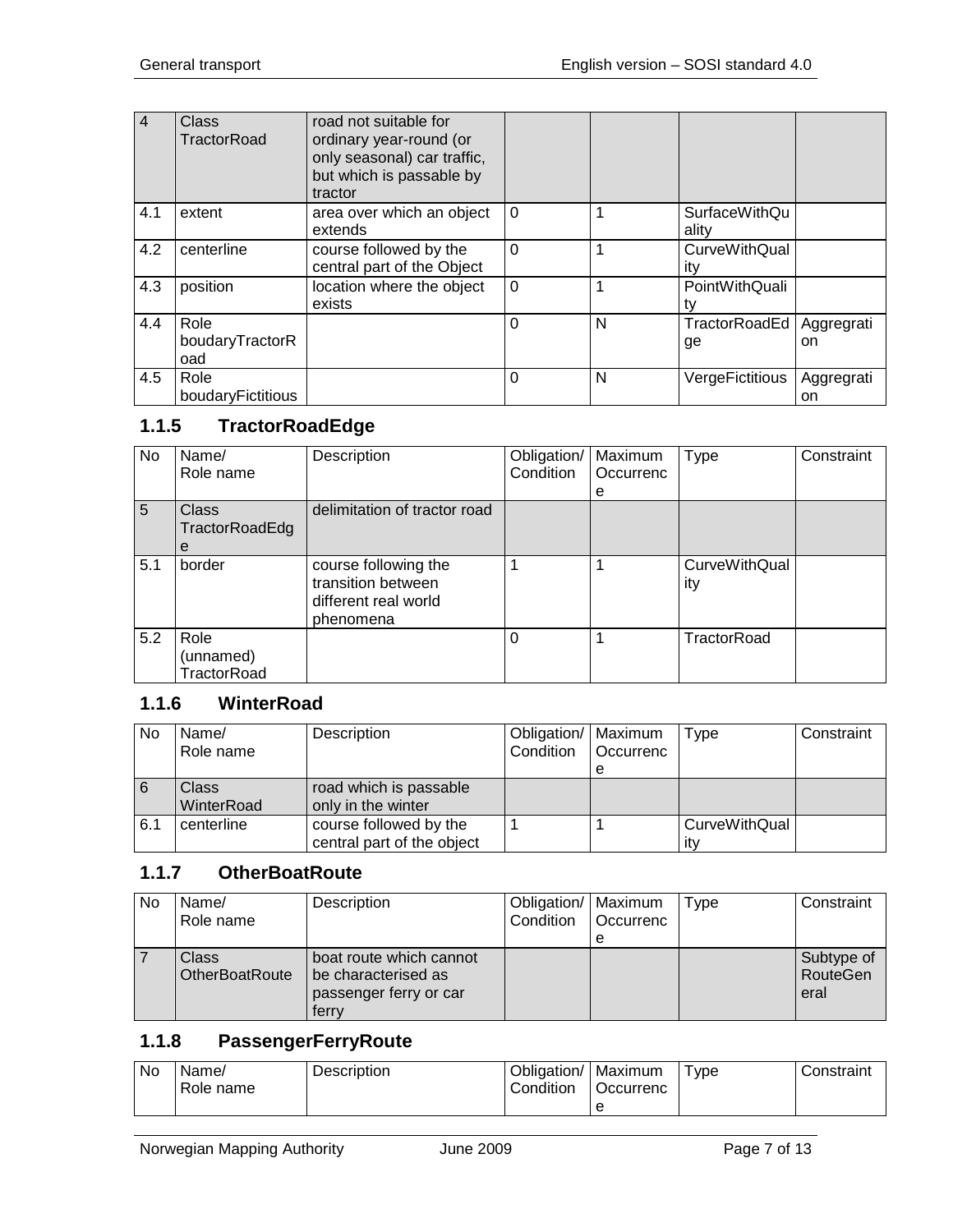| l 8 | Class          | ferry route for          |  | Subtype of |
|-----|----------------|--------------------------|--|------------|
|     | PassengerFerry | transportation of people |  | RouteGen   |
|     | Route          | and goods                |  | eral       |

## <span id="page-7-0"></span>**1.1.9 AirplaneRoute**

| No | Name/<br>Role name     | Description              | Obligation/   Maximum<br>Condition | Occurrenc | Type | Constraint                     |
|----|------------------------|--------------------------|------------------------------------|-----------|------|--------------------------------|
|    | Class<br>AirplaneRoute | permanent airplane route |                                    |           |      | Subtype of<br>RouteGen<br>eral |

## <span id="page-7-1"></span>**1.1.10 HelicopterRoute**

| No | Name/<br>Role name       | Description                                                                   | Obligation/   Maximum<br>Condition | <b>Occurrenc</b> | Type | Constraint                     |
|----|--------------------------|-------------------------------------------------------------------------------|------------------------------------|------------------|------|--------------------------------|
| 10 | Class<br>HelicopterRoute | route for helicopter traffic<br>between oil installations<br>and the mainland |                                    |                  |      | Subtype of<br>RouteGen<br>eral |

## <span id="page-7-2"></span>**1.1.11 SnowScooterTrail**

| <b>No</b>                           | Name/<br>Role name              | Description                                                                                                                                                                    | Obligation/<br>Condition | Maximum<br>Occurrenc<br>е | <b>Type</b>                 | Constraint                            |
|-------------------------------------|---------------------------------|--------------------------------------------------------------------------------------------------------------------------------------------------------------------------------|--------------------------|---------------------------|-----------------------------|---------------------------------------|
| 11                                  | <b>Class</b><br>SnowScooterTrai | marked trails for snow<br>scooter driving, open to<br>the general public. Trails<br>founded on the regulations<br>laid down by the County<br>governor                          |                          |                           |                             | Subtype of<br><b>RouteGen</b><br>eral |
| 11.<br>1                            | centerline                      | course followed by the<br>central part of the object                                                                                                                           | $\mathbf{1}$             | 1                         | <b>CurveWithQual</b><br>ity |                                       |
| $\overline{11}$ .<br>$\overline{2}$ | typeOfTrack                     | various types of<br>snowscooter routes that<br>can be used pursuant to<br>the Act relating to motor<br>traffic on uncultivated land<br>and in watercourses with<br>regulations | $\mathbf 0$              | 1                         | SnowscooterTr<br>ailType    |                                       |
| 11.<br>3                            | marking                         | route or track is marked, or   0<br>type of marking                                                                                                                            |                          | 1                         | RouteMarking                |                                       |
| 11.<br>4                            | openingDate                     | earliest date on which a<br>track may be opened/be<br>used Note: the date<br>includes designated date,<br>i.e. from and including.                                             | $\mathbf{1}$             | 1                         | Date                        |                                       |
| 11.<br>5                            | closingDate                     | latest date on which a<br>track must be closed<br>down/not in use Note:<br>date includes designated<br>date, i.e. from and<br>including.                                       | $\mathbf{1}$             | 1                         | Date                        |                                       |
| 11.<br>6                            | follows                         | type of route the track<br>follows                                                                                                                                             | $\mathbf 0$              | 1                         | RouteFollower               |                                       |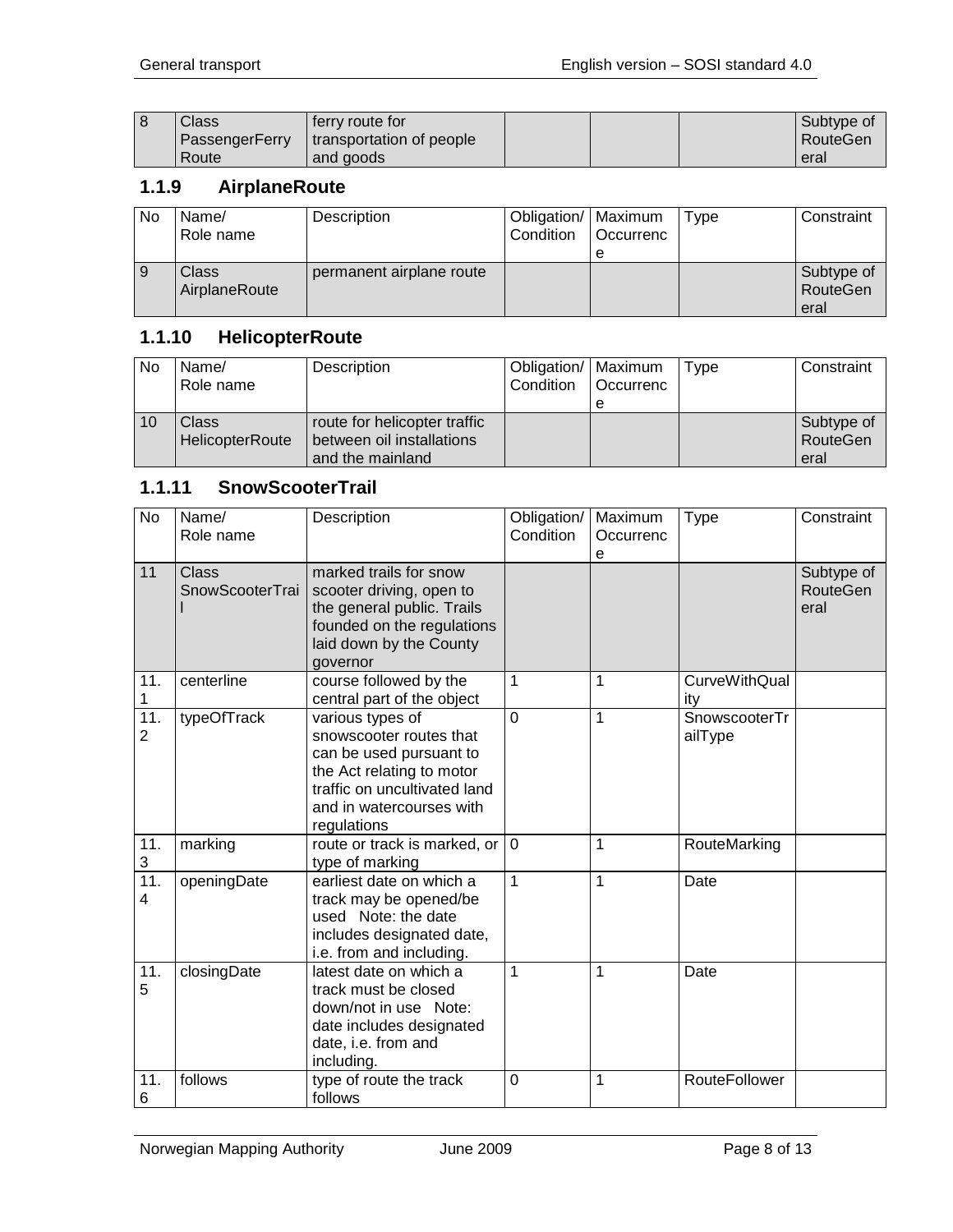| -44 | responsibleForM | institution or others |  | CharacterStrin |
|-----|-----------------|-----------------------|--|----------------|
|     | aintenance      | responsible for       |  |                |
|     |                 | maintenance of area   |  |                |

#### <span id="page-8-0"></span>**1.1.12 RouteGeneral**

| No  | Name/               | Description                | Obligation/ | Maximum   | Type                 | Constraint |
|-----|---------------------|----------------------------|-------------|-----------|----------------------|------------|
|     | Role name           |                            | Condition   | Occurrenc |                      |            |
|     |                     |                            |             | е         |                      |            |
| 12  | Class               | route for general          |             |           |                      | Abstract   |
|     | <b>RouteGeneral</b> | ??traffic/travel           |             |           |                      |            |
| 12. | centerline          | course followed by the     |             |           | <b>CurveWithQual</b> |            |
|     |                     | central part of the object |             |           | ıtv                  |            |
| 12. | name                |                            |             |           | CharacterStrin       |            |
|     |                     |                            |             |           |                      |            |
| 12. | routeNumber         | transport or outdoor       | $\Omega$    |           | Integer              |            |
|     |                     | recreational route number  |             |           |                      |            |

# <span id="page-8-1"></span>**1.1.13 SnowlessGroundTrail**

| No                    | Name/<br>Role name                      | Description                                                                                                                                                                                                                          | Obligation/<br>Condition | Maximum<br>Occurrenc | <b>Type</b>                 | Constraint                     |
|-----------------------|-----------------------------------------|--------------------------------------------------------------------------------------------------------------------------------------------------------------------------------------------------------------------------------------|--------------------------|----------------------|-----------------------------|--------------------------------|
| 13                    | <b>Class</b><br>SnowlessGround<br>Trail | traditional driving<br>tracks/tractor roads on<br>uncultivated land where<br>motor traffic for the<br>general public is permitted<br>on snowless ground in<br>accordance with the<br>regulations laid down by<br>the County governor |                          | e                    |                             | Subtype of<br>RouteGen<br>eral |
| 13.<br>1              | centerline                              | course followed by the<br>central part of the object                                                                                                                                                                                 | 1                        | 1                    | <b>CurveWithQual</b><br>ity |                                |
| 13.<br>$\overline{c}$ | marking                                 | route or track is marked, or<br>type of marking                                                                                                                                                                                      | $\mathbf 0$              | $\mathbf 1$          | RouteMarking                |                                |
| 13.<br>3              | openingDate                             | earliest date on which a<br>track may be opened/be<br>used Note: the date<br>includes designated date,<br>i.e. from and including.                                                                                                   | $\mathbf 0$              | $\mathbf 1$          | Date                        |                                |
| 13.<br>4              | closingDate                             | latest date on which a<br>track must be closed<br>down/not in use Note:<br>date includes designated<br>date, i.e. from and<br>including                                                                                              | $\overline{0}$           | 1                    | Date                        |                                |
| 13.<br>5              | follows                                 | type of route the track<br>follows                                                                                                                                                                                                   | $\mathbf 0$              | 1                    | RouteFollower               |                                |
| 13.<br>6              | responsibleForM<br>aintenance           | institution or others<br>responsible for<br>maintenance of area                                                                                                                                                                      | $\overline{0}$           | 1                    | CharacterStrin<br>g         |                                |
| 13.<br>$\overline{7}$ | statutoryBasis                          | URL address on<br>www.lovdata.no for<br>act/regulations that driving<br>along the trail is founded                                                                                                                                   | $\overline{0}$           | 1                    | CharacterStrin<br>g         |                                |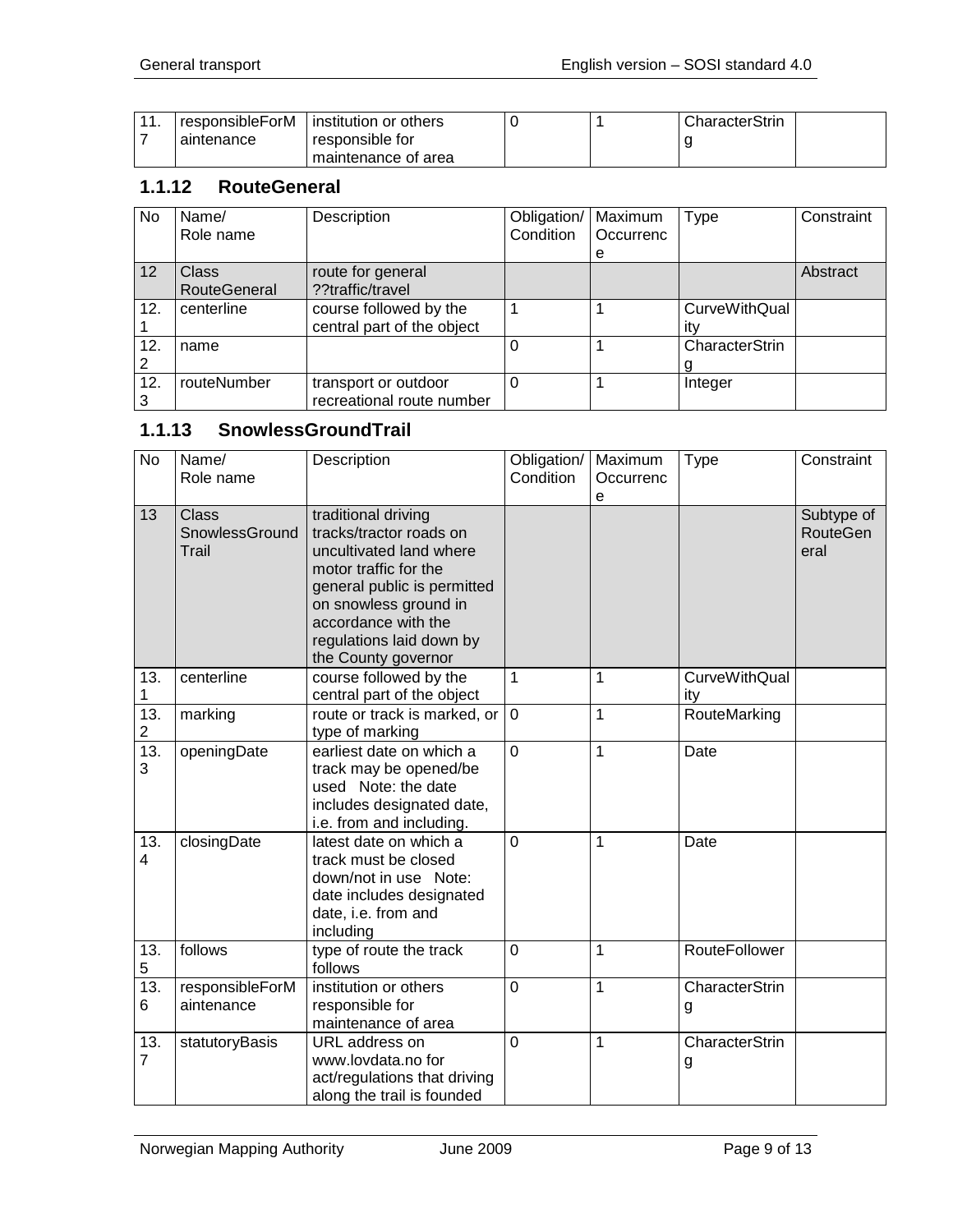|               |             | on            |  |              |  |
|---------------|-------------|---------------|--|--------------|--|
| - 4 0<br>.ن ا | typeOfTrack | type of track |  | SnowlessGrou |  |
|               |             |               |  | ndTrailType  |  |

#### <span id="page-9-0"></span>**1.1.14 LitTrail**

| No  | Name/<br>Role name | Description                | Obligation/   Maximum<br>Condition | <b>Occurrenc</b> | Type                 | Constraint |
|-----|--------------------|----------------------------|------------------------------------|------------------|----------------------|------------|
|     |                    |                            |                                    | е                |                      |            |
| 14  | Class              | trail route with lighting  |                                    |                  |                      |            |
|     | LitTrail           |                            |                                    |                  |                      |            |
| 14. | centerline         | course followed by the     |                                    |                  | <b>CurveWithQual</b> |            |
|     |                    | central part of the object |                                    |                  | itv                  |            |

## <span id="page-9-1"></span>**1.1.15 TrafficHub**

| No  | Name/<br>Role name  | Description                                                                  | Obligation/   Maximum<br>Condition | Occurrenc | <b>Type</b>    | Constraint |
|-----|---------------------|------------------------------------------------------------------------------|------------------------------------|-----------|----------------|------------|
|     |                     |                                                                              |                                    | е         |                |            |
| 15  | Class<br>TrafficHub | represents hubs for<br>transfer between different<br>means of transportation |                                    |           |                |            |
| 15. | position            | location where the object                                                    |                                    |           | PointWithQuali |            |
|     |                     | exists                                                                       |                                    |           |                |            |

## <span id="page-9-2"></span>**1.1.16 Association <<Topo>> TractorRoad-TractorRoadEdge**

| No       | Name/<br>Role name                                 | Description | Obligation/   Maximum<br>Condition | <b>Occurrenc</b> | <b>Type</b>         | Constraint      |
|----------|----------------------------------------------------|-------------|------------------------------------|------------------|---------------------|-----------------|
|          |                                                    |             |                                    | e                |                     |                 |
| 16       | Association<br>TractorRoad-<br>TractorRoadEdg<br>е |             |                                    |                  |                     |                 |
| 16.      | Role<br>boudaryTractorR<br>oad                     |             | $\Omega$                           | N                | TractorRoadEd<br>ge | Aggregatio<br>n |
| 16.<br>2 | Role<br>(unnamed)<br>TractorRoad                   |             | $\Omega$                           |                  | TractorRoad         |                 |

#### <span id="page-9-3"></span>**1.1.17 Association <<Topo>> TrafficArea-TrafficAreaBorder**

| No.      | Name/                                                  | Description | Obligation/ | Maximum        | <b>Type</b>           | Constraint      |
|----------|--------------------------------------------------------|-------------|-------------|----------------|-----------------------|-----------------|
|          | Role name                                              |             | Condition   | Occurrenc      |                       |                 |
| 17       | Association<br>TrafficArea-<br><b>TrafficAreaBorde</b> |             |             | e              |                       |                 |
| 17.      | Role<br>boudaryTrafficAr<br>ea                         |             | $\Omega$    | N              | TrafficAreaBor<br>der | Aggregatio<br>n |
| 17.<br>2 | Role<br>(unnamed)<br><b>TrafficArea</b>                |             |             | $\overline{2}$ | TrafficArea           |                 |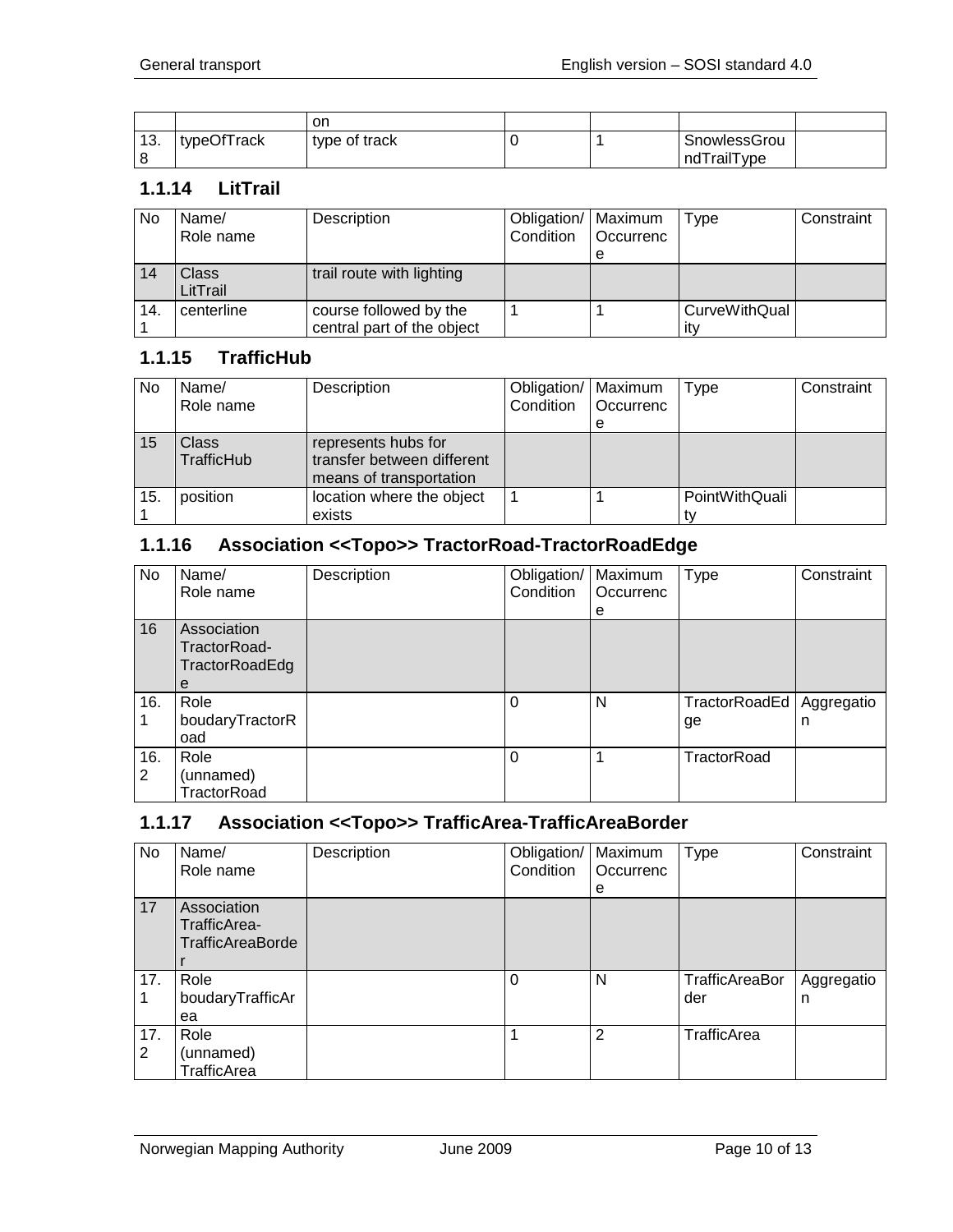| No       | Name/<br>Role name                                    | Description | Obligation/<br>Condition | Maximum<br>Occurrenc<br>е | <b>Type</b>     | Constraint |
|----------|-------------------------------------------------------|-------------|--------------------------|---------------------------|-----------------|------------|
| 18       | Association<br>TractorRoad-<br><b>VergeFictitious</b> |             |                          |                           |                 |            |
| 18.      | Role<br>boudaryFictitious                             |             | 0                        | N                         | VergeFictitious | Aggregatio |
| 18.<br>2 | Role<br>(unnamed)<br>TractorRoad                      |             | 0                        |                           | TractorRoad     |            |

# <span id="page-10-0"></span>**1.1.18 Association <<Topo>> TractorRoad-VergeFictitious**